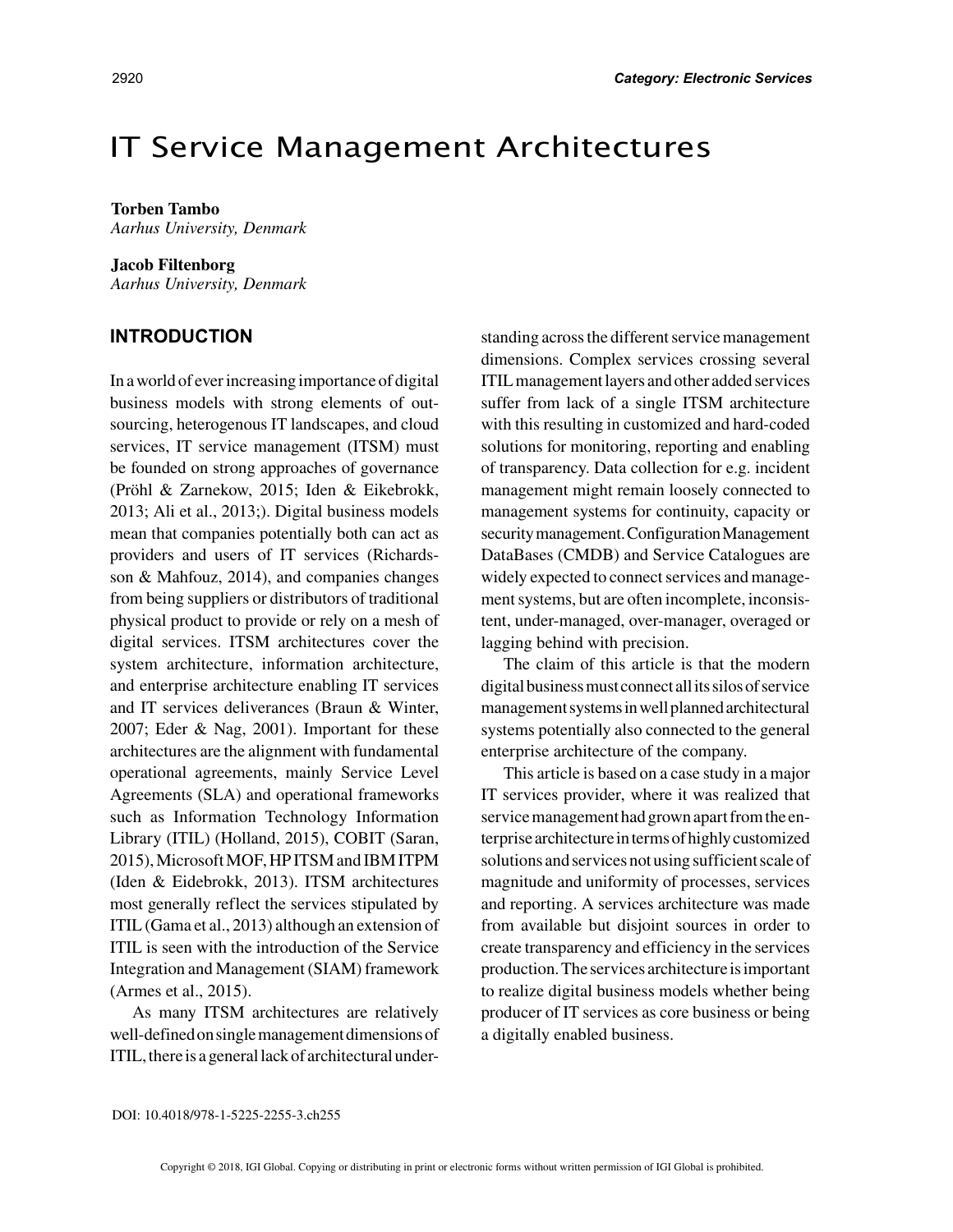# **BACKGROUND**

Most companies and organizations are increasingly dependent on information technology (IT) and IT services. As technology is becoming more distant and commoditized in the form of cloud services and fragmented between highly specialized vendors, management of services is getting comparatively more critical (Amanatullah et al., 2013). IT Service Management (ITSM) is thus the adaptation of the right services to the right business.

### **Services Fundamentals**

The fundamental concept of creation of business value of IT is normally expressed as services (Lahtela et al., 2014). Services are building blocks of service systems. Services are inclined to interact with work as work systems (Alter, 2014a; Alter, 2014b) with a need to recognize 'service' as a highly multi-faceted term with numerous contextually-linked meanings. Moreover, services are defined by constituting elements of technology, practices, and skills and operable elements of initiation, execution and termination. Frameworks such as ITIL (Holland, 2015; Randone, 2012; Kaschanki & Toland, 2006) define services from levels of criticality and impact for business, especially drawing up the concept of Service Level Agreement (SLA) that over time has transcended from IT into business in general.

Quality of service (QoS), and henceforth fulfillment of business expectations, is fundamentally defined as the ability to meet SLA KPI's (Dubois, 2014). QoS is thus not a subjective judgement but an objective, agreed, defined fact normally also being measurable. This leaves the subjective issue open. Popularly, there can be disputes on services as they are subjectively perceived "bad", but do meet SLA. Garschhammer et al. (2001) define QoS as independent of providers and clients, but at the same level as service access, service functionality and service management. QoS consists the several elements of service expectations stipulated in the SLA, e.g. availability, scalability – capacity management, 'detect and correct', and the two 'front ends' of ITIL: Incident management and problem management (Soomro & Hesson, 2012; Franke et al., 2014).

Service design is the activity of composing the right set of services from available or new services based on business customs, technologies, people, skills and context. Garschhammer et al. (2001) discuss service design based on telecom services and describe the service design process as based on a service life-cycle analysis, mapping interactions, describing functional attributes, defining roles, object and relations, and ending with a service model.

In designing services, appropriate design for the optimal solution of a given requirement is normally the point of departure. It is however much more critical to ensure reusability of services through harmonization, standardization, adaptation, scalability and security. Wullenweber et al. (2008) discuss standardization of services in relation to potential outsourcing thereby underlining the importance of services being movable across organizational barriers.

# **Infrastructure and Enterprise Architecture Fundamentals**

Infrastructures have traditionally seen as the supporting structures for IT services consisting of technology and assets (Ali et al., 2013; Närman et al., 2014). Infrastructures are in such a perspective company internal, also considering Alter's Work System Model (Alter, 2014a). Increasingly benefits have been realized from outsourcing of parts and pieces of infrastructure. Especially application management, server-services, security services, and more labor intensive services of incident management and call centers.

Cloud architectures and service virtualization mean that services are provided by a shared infrastructure. Technical as well as human efforts in services are thus to be considered as relative mobile which in turn can be discussed as fragmentation